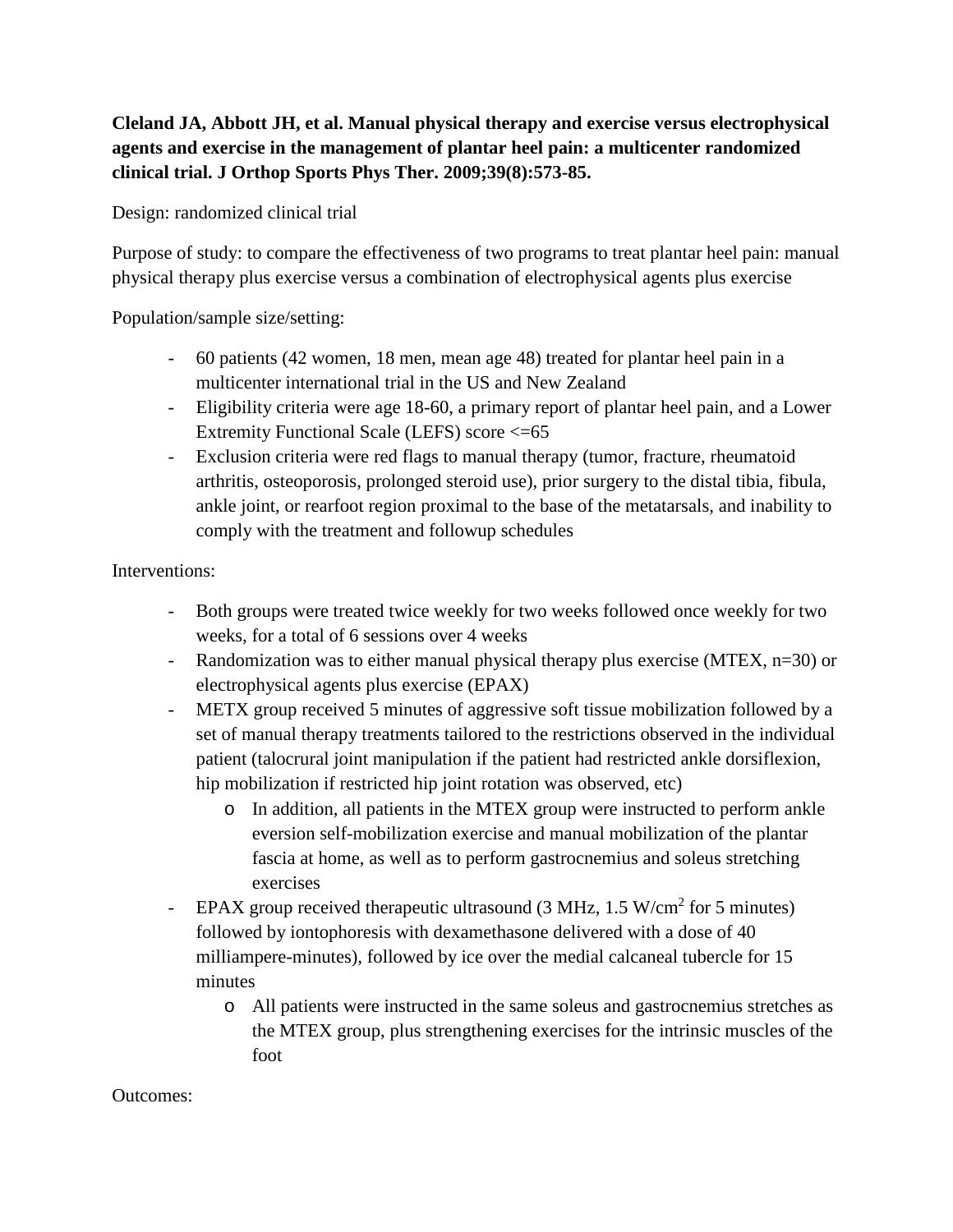- The primary outcome was the patient's perceived level of disability due to heel pain, as measured by the Lower Extremity Functional Scale (LEFS) at 6 months followup
	- o The LEFS is a 20-item questionnaire in which each question has a score of 0 for extreme difficulty or inability to perform an activity and a score of 4 for no difficulty
	- o The items include usual work, housework, recreation, walking, putting on shoes and socks, lifting items, going up or down stairs, standing for an hour, getting into or out of a car, running, hopping, and making sharp turns while running
	- o The lowest possible score for LEFS is 0 and the highest is 80, and the scale has a minimal clinically important difference (MCID) of 9 points
		- Patients whose scores at baseline were already fairly high (65 points or greater) were excluded from the study to avoid a ceiling effect, in which an improvement in function cannot be detected because the patient is close to the maximal score at baseline
- The MTEX group had greater improvements than the EPAX group for the primary endpoint of the LEFS score at 6 months
	- o The average MTEX baseline for LEFS was 47.8 points, and the EPAX average baseline score was 51.1
	- o At the end of 6 months, the MTEX group had improved by 22.8 points and the EPAX group had improved by 12.9 points
	- o The difference between MTEX and EPAX was 9.9 points, which exceeded the MCID of 9 points for the main outcome
	- o The difference at 4 weeks (not the primary outcome) was 13.5 points in favor of MTEX over EPAX
- A few secondary analyses were done in addition to the primary outcome, and these favored MTEX over EPAX

Authors' conclusions:

- At 4 weeks and 6 months, both MTEX and EPAX patients has improved over their baseline scores on the LEFS, but the MTEX group had significantly greater benefit than the EPAX group
	- o This may be in part due to the likelihood that plantar fasciitis is not an inflammatory process, hence dexamethasone delivered by iontophoresis is not relevant to the underlying pathophysiology
- Because the MTEX group had its interventions tailored to the individual patient restrictions of movement, it is not possible to specify which specific manual therapy and exercise techniques would be most advantageous for patients with plantar heel pain